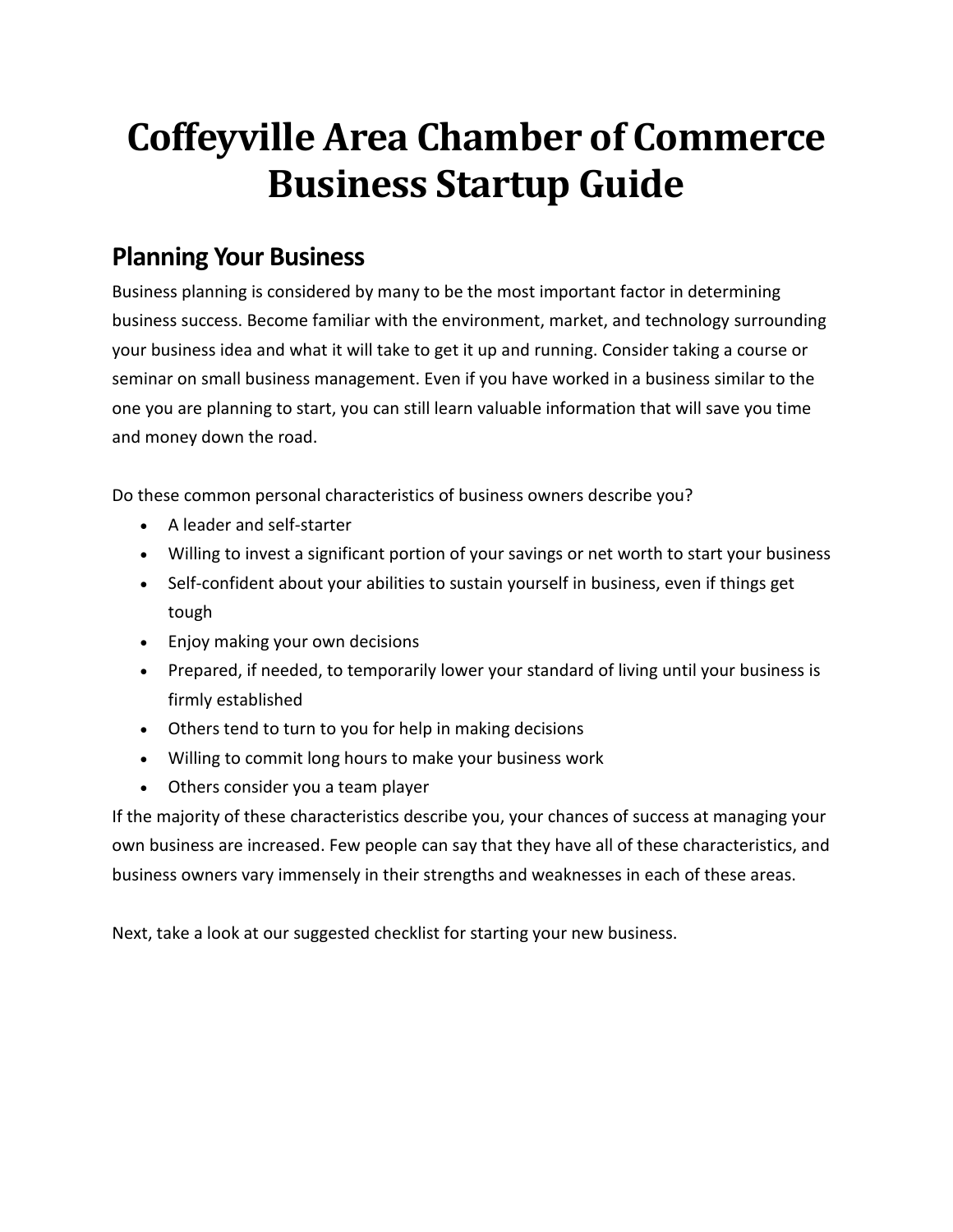# **Checklist For Starting Your New Business**

- 1. Have a business plan.
- 2. Know what form of legal ownership (sole proprietor, partnership, or corporation) is best for your business.
- 3. Know whether your business will require a special license or permit and how to obtain it.
- 4. Obtain an EIN (Employer Identification Number) for your business.
- 5. Know how to compute the financial "break-even point" for your business and how to prepare and/or interpret a balance sheet, income statement, and cash flow statement.
- 6. Know how to compute the start-up costs for your business.
- 7. Understand how a business loan can impact your credit and be aware of the various loan programs available from banks in your area and the Small Business Administration.
- 8. Be sure your planned business fills a specific market need, know your target market and where to find demographic data and information about your customers.
- 9. Have a marketing plan.
- 10. Understand the tax requirements associated with your business.
- 11. Know how to learn about your business competitors.
- 12. Have a payroll process planned for your business.
- 13. Have a customer service strategy in mind or in place.
- 14. Know whether your business should have some form of intellectual property protection.
- 15. Know where to obtain information about regulations and compliance requirements that impact your business.

If you have difficulties with any of the above items on the checklist, the U.S. Small Business Administration is available to help you.

SBA Answer Desk 409 3rd St. SW Washington, D.C. 20416 800.U.ASK.SBA/800.827.5722 Send emails to: [answerdesk@sba.gov](mailto:answerdesk@sba.gov)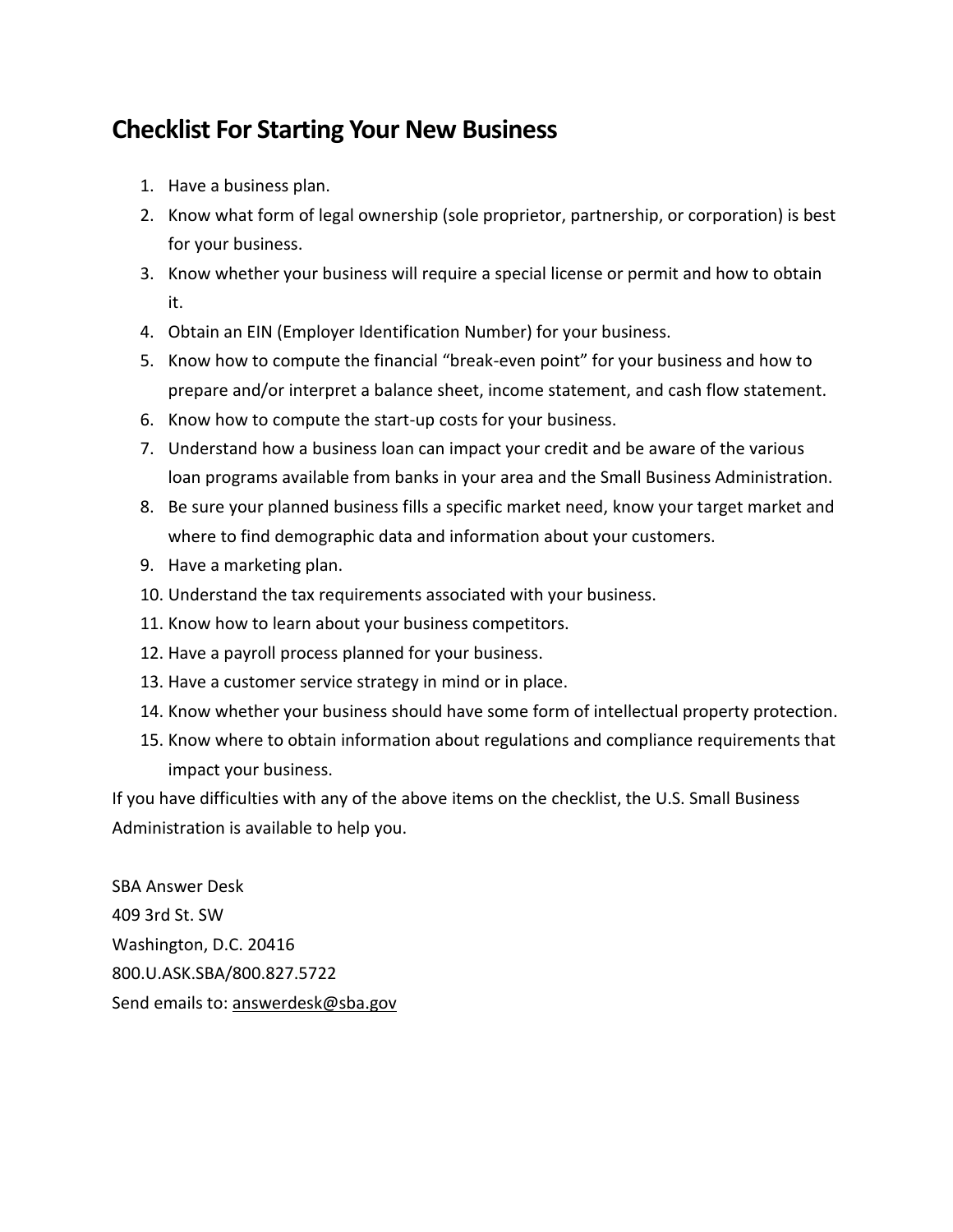# **Writing a Business Plan**

Once you have determined that you are ready to start your own business and have decided what type of business you are going to start, you must plan for the implementation of your concept and its ongoing operations.

A written business plan is a critical component of opening a successful business. Regardless of the type of business that you plan to start, a business plan is the foundation for launching your business.

A business plan serves two functions: 1. It helps secure financing by demonstrating technical competence, marketing knowledge, and organizational ability. 2. It helps establish goals, identify risks, recognize financial and physical needs, and provide guidelines to establish performance.

A business plan precisely defines your business, identifies your goals, and serves as your firm's resume. The basic components include a current and pro forma balance sheet, an income statement, and a cash flow analysis. It helps you allocate resources properly, handle unforeseen complications, and make good business decisions.

A good business plan is a crucial part of any loan application. It provides specific and organized information about your company and how you will repay borrowed money. This business plan serves as a road map for your business success, and a well-thought out business plan is necessary for obtaining loans and other aid. Additionally, it informs sales personnel, suppliers, and others about your operations and goals.

### **Before you begin writing your business plan, consider four core questions:**

- 1. What service or product does your business provide and what need does it fill?
- 2. Who are the potential customers for your product or service, and why will they purchase it from you?
- 3. How will you reach your potential customers?
- 4. Where will you get the financial resources to start your business?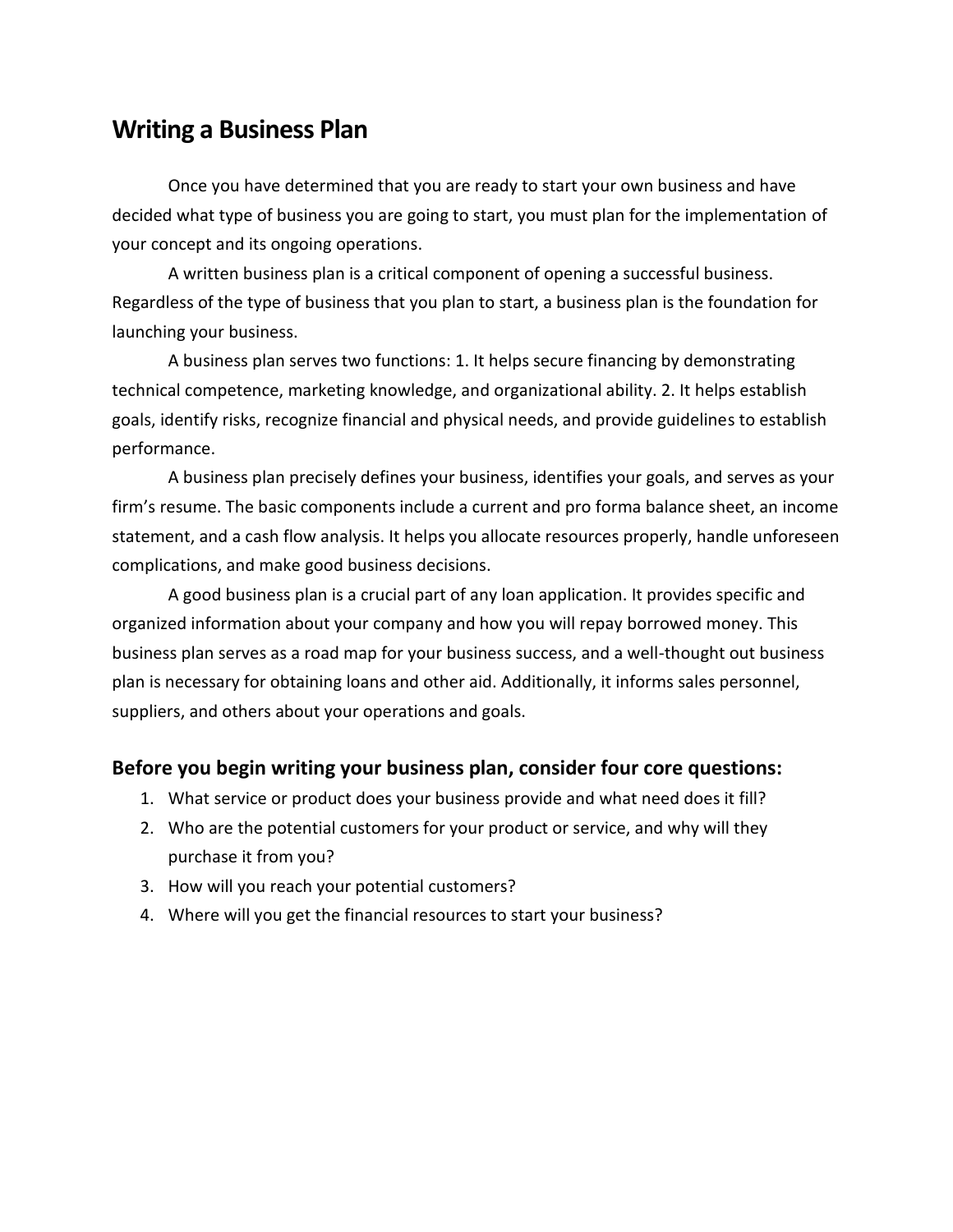### **Elements of the Plan**

When writing your business plan, be sure to address each of the vital elements:

**1. Description:** Define the type of business you are starting. Write out your mission statement and set goals for your new company—both short-term and long-term. Provide background on your organization's history and principals.

**2. Organization:** At this stage, you must determine what type of organizational structure, management, and personnel your company will require. Identify key management members and their responsibilities. List goals and a time schedule for hiring and training your staff. Determine what is needed to establish and maintain your company's culture.

**3. Market:** Understand and define your company's market. Describe the targeted customer. Determine the number, location, and size of the various competitors in the area. Describe your marketing goals and strategies, and illustrate how you plan to achieve these goals.

**4. Location:** Research the area and determine where you wish to locate your company. When selecting a location for your business, it is important to consider economic factors and the environment of the area in which you are looking, noting the location of not only your potential competitors but also your target audience.

**5. Financing:** This section should include your proposed financing, past financial performance, and future expectations for financial performance. What are your financial goals to ensure the success of your business? Careful financial planning is necessary for a successful business. Your banker can offer valuable assistance in financial assessment. During this stage, you must also determine what resources are needed to reach your financial goals. An incubator may be a possible resource option as well.

Your business plan should include an executive summary, supporting documents, and financial projections. Although no single formula exists for developing a business plan, some elements are common to all business plans. They are summarized in the outline that follows.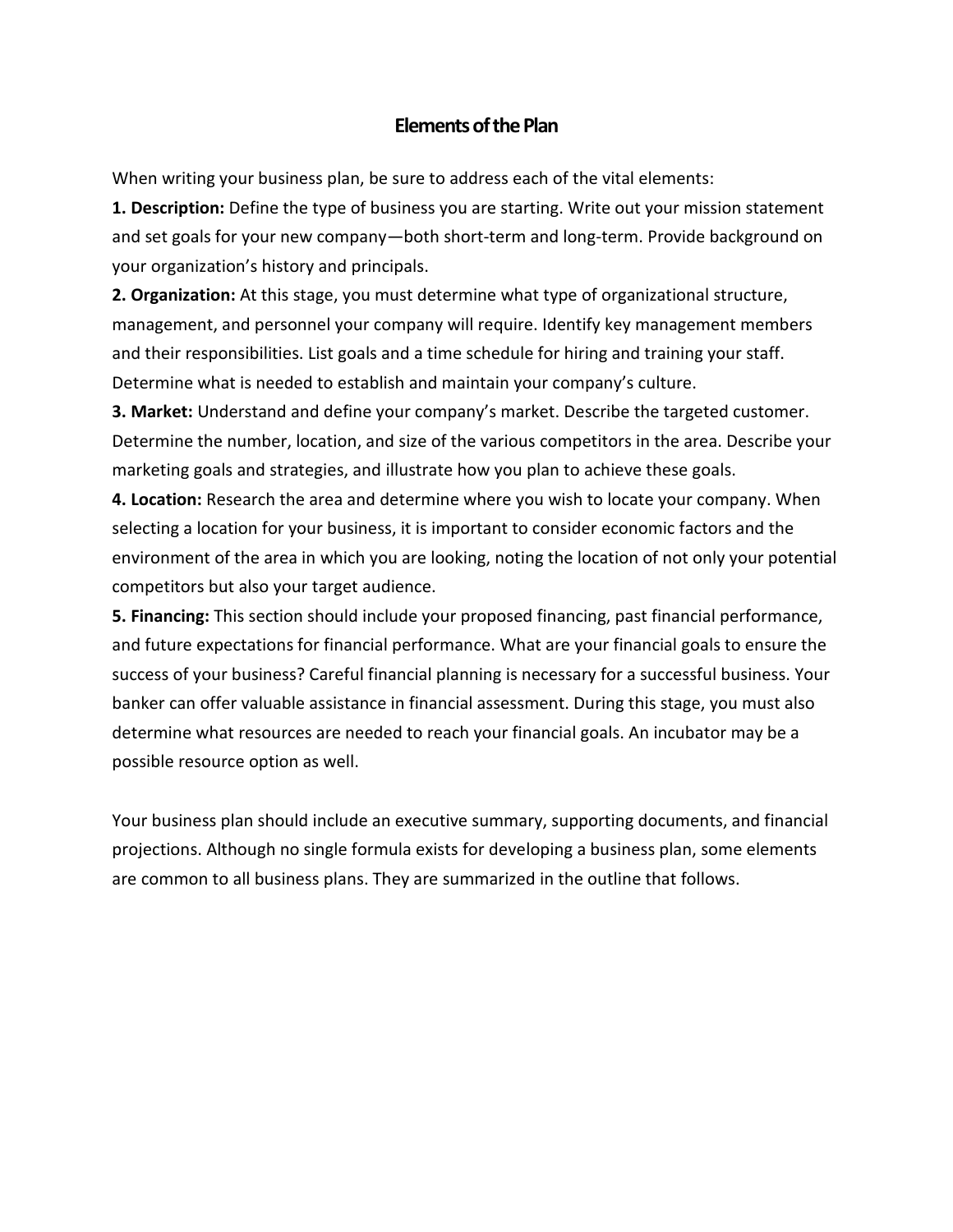# **Outline of a Business Plan**

- **1. Cover sheet**
- **2. Statement of purpose**
- **3. Table of contents**

### **I. The business**

- A. Description of business
- B. Marketing
- C. Competition
- D. Operating procedures
- E. Personnel
- F. Business insurance

### **II. Financial data**

- A. Loan applications
- B. Capital equipment and supply list
- C. Balance sheet
- D. Break-even analysis
- E. Pro forma income projections (profit and loss statements)
- F. Three-year summary
- G. Detail by month, first year
- H. Detail by quarter, second and third years
- I. Assumptions upon which projections were based
- J. Pro forma cash flow

### **III. Supporting documents**

- A. Tax returns of principals for last three years
- B. Personal financial statement (all banks have these forms)
- C. For franchised businesses, a copy of franchise contract and all supporting documents provided by the franchisor
- D. Copy of proposed lease or purchase agreement for building space
- E. Copies of licenses and other legal documents
- F. Copies of resumes of all principals
- G. Copies of letters of intent from suppliers, etc.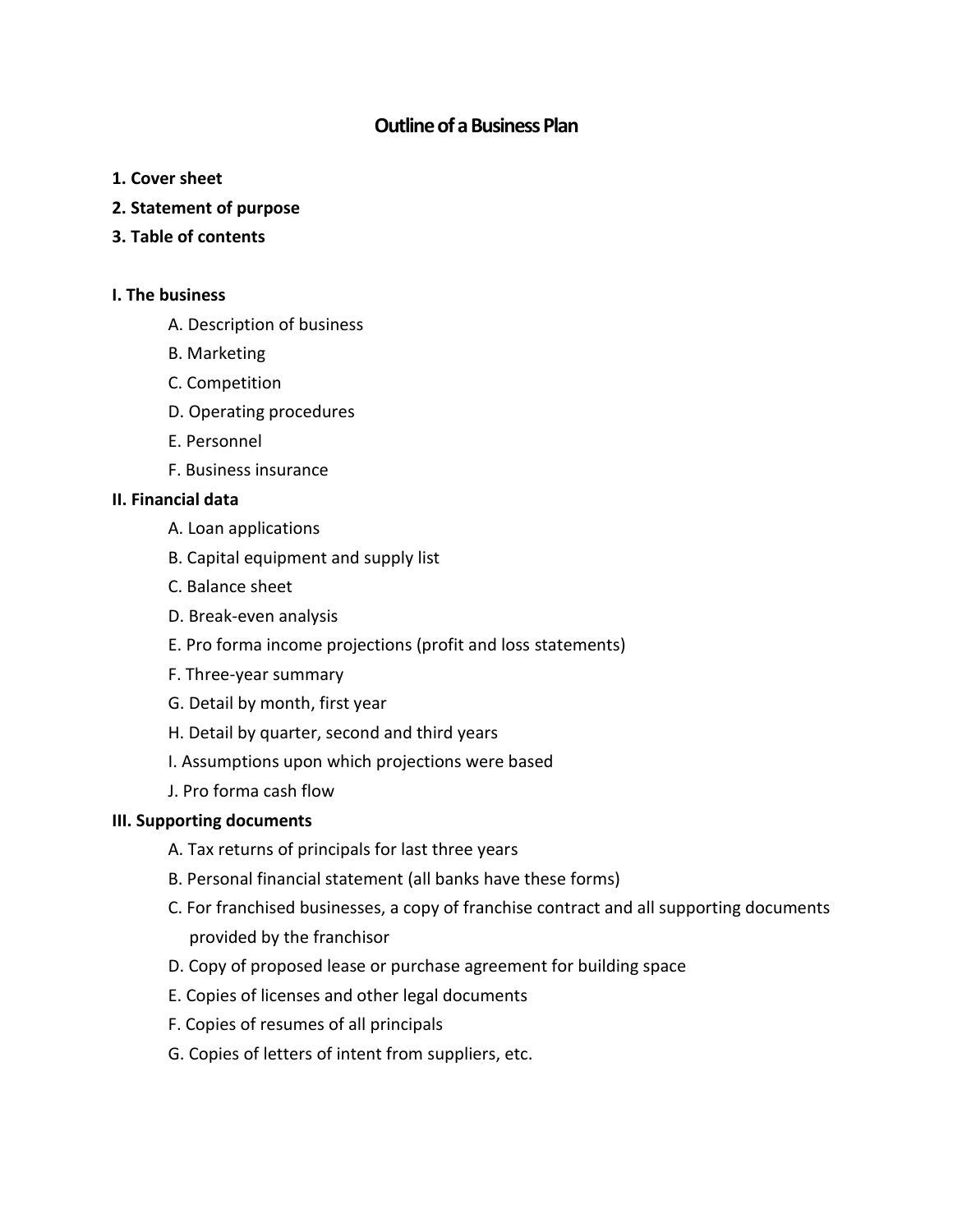### **Using Your Business Plan**

A business plan is a tool with three basic purposes:

- Communication
- Management
- Planning

As a **communication tool**, a business plan is used to attract investment capital, secure loans, convince workers to hire on, and assist in attracting strategic business partners. The development of a comprehensive business plan shows whether a business has the potential to make a profit. It requires a realistic look at almost every phase of business and allows you to show that you have worked out all of the problems and decided on potential alternatives before actually launching your business.

As a **management tool**, the business plan helps you track, monitor, and evaluate your progress. The business plan is a living document, which you will modify as you gain knowledge and experience. By using your business plan to establish time lines and milestones, you can gauge your progress and compare your projections to actual accomplishments.

As a **planning tool**, the business plan guides you through the various phases of your business. A thoughtful plan will help identify roadblocks and obstacles, so that you can avoid them and establish alternatives. Many business owners share their business plans with their employees to foster a broader understanding of where the business is going.

If you have difficulty drafting your business plan, Pittsburg State University has a small business center to assist you in preparing a thoughtful and comprehensive business plan.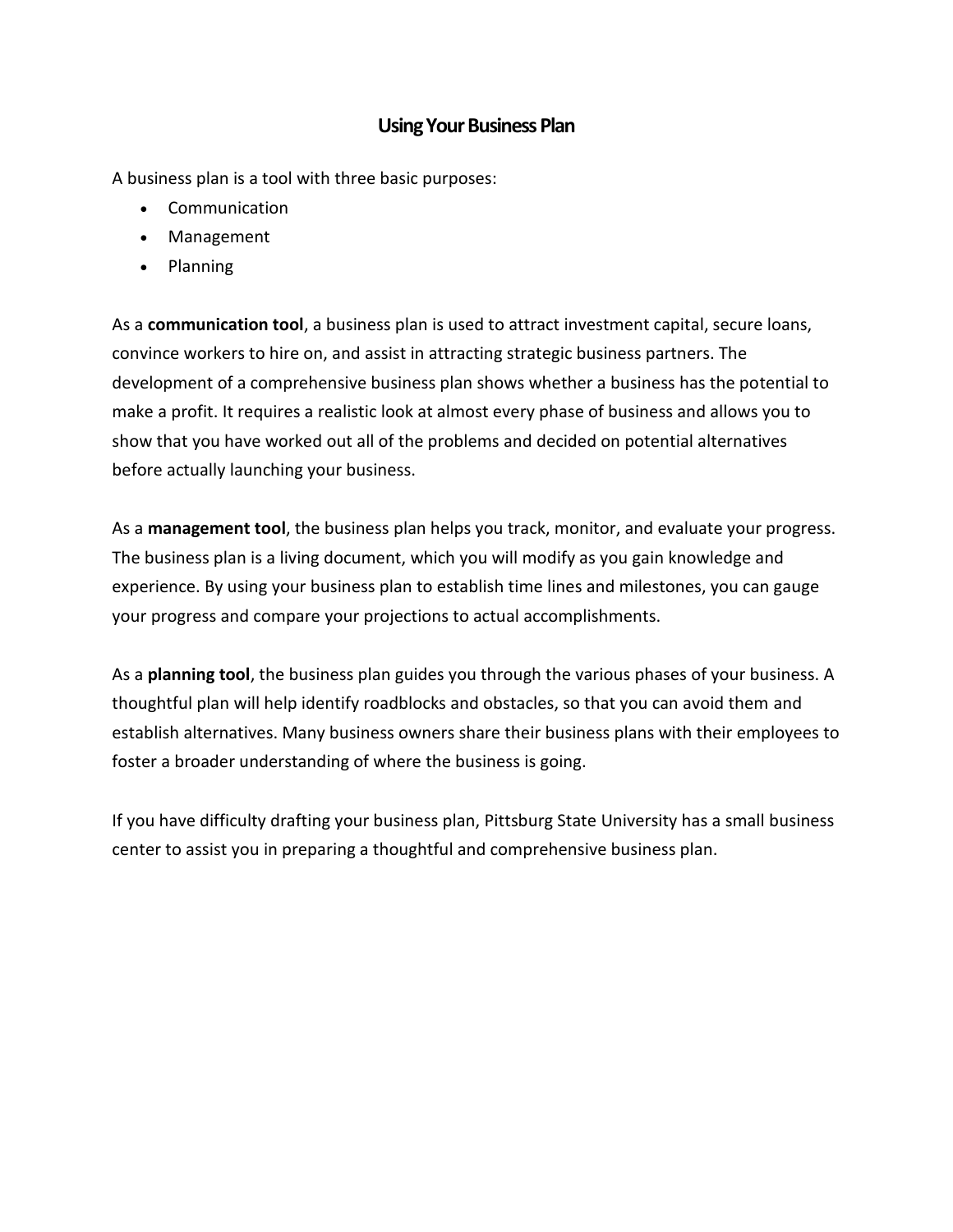# **Site and Building Selection**

The following resources are provided to help you with site and building selection for your business.

# **City of Coffeyville**

102 W. 7th St./P.O. Box 1629 Coffeyville, KS 67337 Phone: 620-252-6100 Fax: 620-252-6175 email: http://www.coffeyville.com/

# **Coffeyville Area Chamber of Commerce**

807 Walnut/PO Box 457 Coffeyville, KS 67337 Phone: 620-251-2550 Fax: 800-626-3357 email: http://coffeyvillechamber.org

# **Montgomery County Action Council**

116 S. 6th St./PO Box 588 Independence, KS 67301 Phone: 620-331-3830 Fax: 620-331-3834 Email: Web: https://www.actioncouncil.com/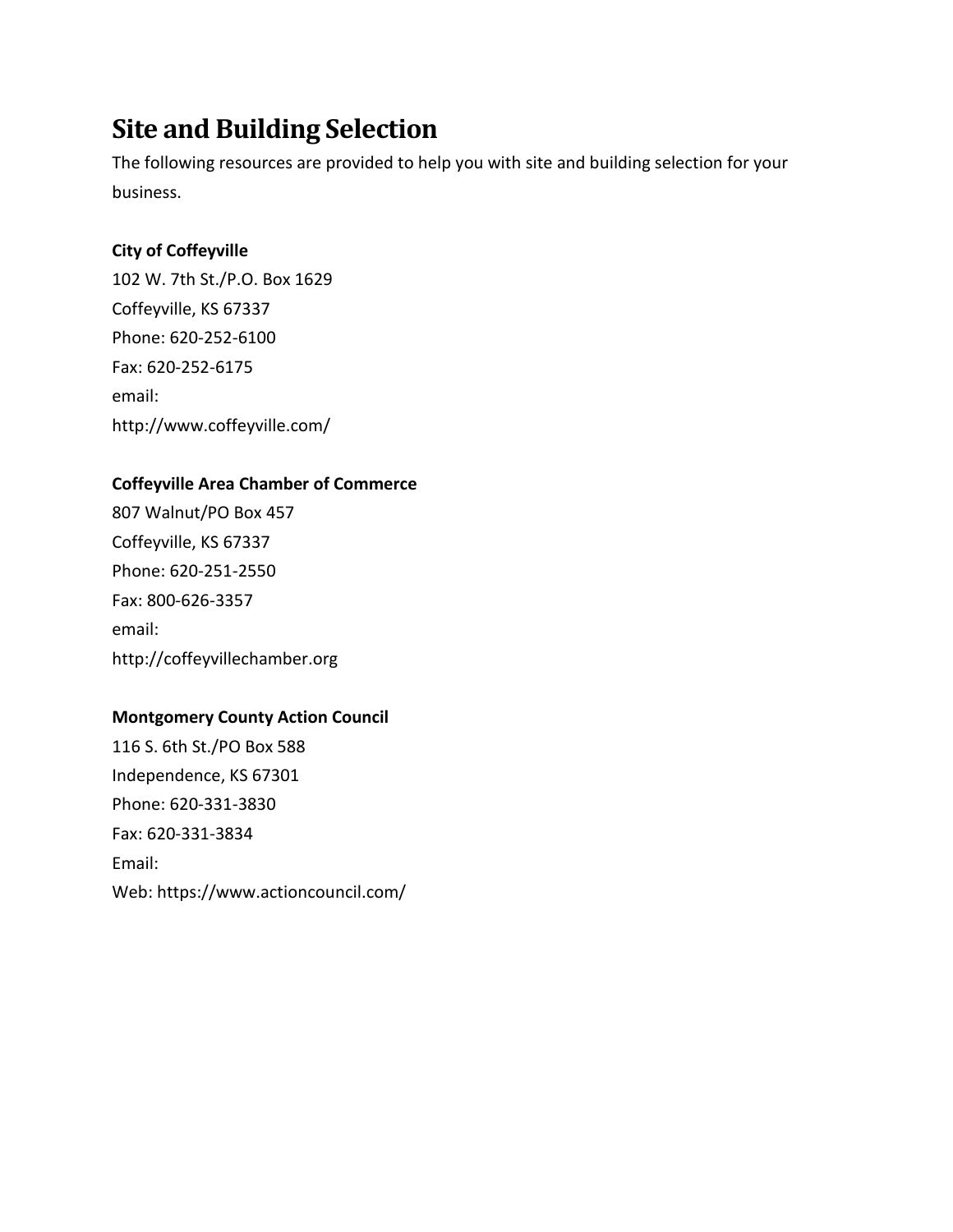# **Where to find Small Business Development Assistance in the Area**

### **City of Coffeyville**

102 W. 7th St./P.O. Box 1629 Coffeyville, KS 67337 Phone: 620-252-6100 Fax: 620-252-6175 <http://www.coffeyville.com/>

The City Planning Commission makes the plan for the development of the city and any unincorporated territory lying outside of the city, but within Montgomery County which in the opinion of the planning commission forms the total community of which the city is part. The plan constitutes the basis for public action to insure a coordinated and harmonious development or redevelopment which best promotes the health, safety, morals, order, convenience, prosperity and general welfare as well as a wise and efficient expenditure of public funds.

### **Coffeyville Area Chamber of Commerce**

807 Walnut/PO Box 457 Coffeyville, KS 67337 Phone: 620-251-2550 Fax: 800-626-3357 [http://coffeyvillechamber.org](http://coffeyvillechamber.org/) The [Coffeyville Area Chamber of Commerce](http://coffeyvillechamber.org/) provides a working alliance of business and professional people that work together to make a positive impact on the economic,

#### **Montgomery County Action Council**

116 S. 6th St./PO Box 588 Independence, KS 67301 Phone: 620-331-3830 Fax: 620-331-3834 <https://www.actioncouncil.com/>

educational, civic and social welfare of Coffeyville and the area.

The Montgomery County Action Council [\(MCAC\)](https://www.actioncouncil.com/) members promote business and economic development in Montgomery County.